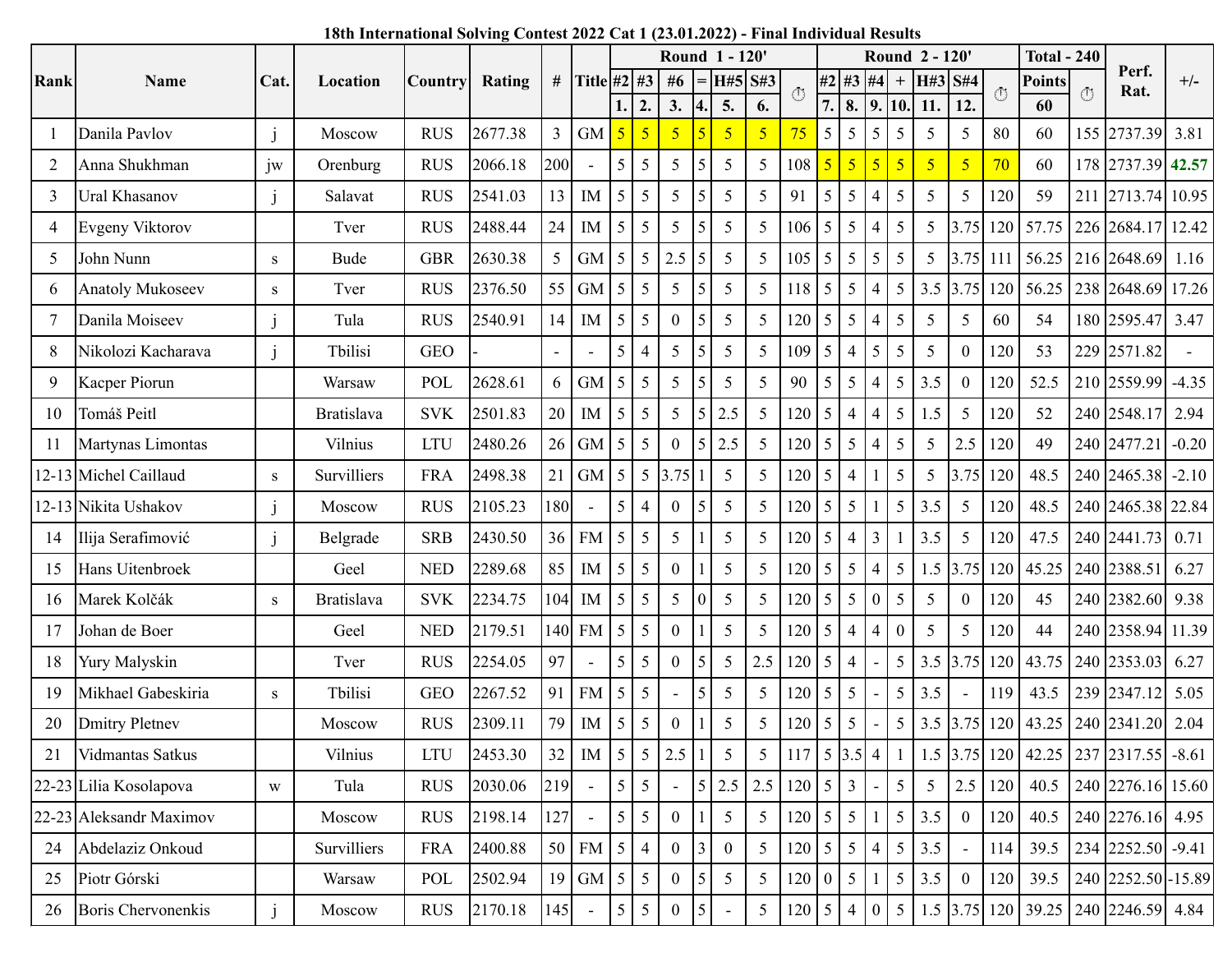|      |                           |              | Location       | <b>Country</b> |         |     |                          |                 |                         |                |                | <b>Round 1 - 120'</b>    |                          |                                   |                  |                          |                  | Round 2 - 120'   |     |                          | <b>Total - 240</b> |               |     |                    |         |
|------|---------------------------|--------------|----------------|----------------|---------|-----|--------------------------|-----------------|-------------------------|----------------|----------------|--------------------------|--------------------------|-----------------------------------|------------------|--------------------------|------------------|------------------|-----|--------------------------|--------------------|---------------|-----|--------------------|---------|
| Rank | <b>Name</b>               | Cat.         |                |                | Rating  | #   | Title #2 #3              |                 |                         | #6             |                | H#5                      | S#3                      | $\circled{0}$                     |                  | #2 #3 #4                 |                  | $\boldsymbol{+}$ | H#3 | <b>S#4</b>               | $\overline{O}$     | <b>Points</b> | (1) | Perf.<br>Rat.      | $+/-$   |
|      |                           |              |                |                |         |     |                          | 1.              | 2.                      | 3.             | 4.             | 5.                       | 6.                       |                                   | 7.               | 8.                       | $\vert$ 9.       | 10.              | 11. | 12.                      |                    | 60            |     |                    |         |
| 27   | Oleg Tsaplin              | $\mathbf{i}$ | Nizhnevartovsk | <b>RUS</b>     | 1863.02 | 368 |                          | 5               | 5                       | $\Omega$       | 3              | 2.5                      | 5                        | 120                               | 5                | 4                        |                  | 5                | 3.5 |                          | 120                | 39            | 240 | 2240.68            | 23.95   |
| 28   | Miodrag Mladenović        |              | Belgrade       | <b>SRB</b>     | 2490.11 | 23  | <b>GM</b>                | 5               | $\overline{4}$          | $\Omega$       |                | 2.5                      | 5                        | 120                               | 5                | 4                        | $\overline{3}$   | $\overline{0}$   | 5   | 3.75                     | 120                | 38.25         | 240 | 2222.94 - 16.95    |         |
| 29   | Andrii Sergiienko         |              | Poltava        | <b>UKR</b>     | 2002.52 | 242 | $\overline{a}$           | 5               | 5                       | $\Omega$       |                | $\blacksquare$           | 5                        | 120                               | 5                | 3                        | $\overline{4}$   | 5                | 5   | $\overline{\phantom{a}}$ | 117                | 38            | 237 | 2217.02            | 13.60   |
|      | 30-31 Valery Kopyl        | S            | Poltava        | <b>UKR</b>     | 2204.82 | 124 | IM                       | 5               | $\overline{\mathbf{3}}$ | $\Omega$       |                | 5                        | 5                        | 120                               | 5                | $3.5 \vert 3$            |                  | $\overline{c}$   | 1.5 | 5                        | 120                | 38            | 240 | 2217.02            | 0.78    |
|      | 30-31 Marko Ložajić       |              | Belgrade       | <b>SRB</b>     | 2143.38 | 160 |                          | 5               | 5                       | $\Omega$       | $\overline{2}$ | 2.5                      | 5                        | 120                               | 5                | 5                        |                  | 5                | 3.5 | $\mathbf{0}$             | 120                | 38            |     | 240 2217.02        | 4.67    |
|      | 32-33 Richard Dobiáš      |              | Luxembourg     | <b>SVK</b>     | 2218.91 | 114 | $\overline{\phantom{a}}$ | 5               | 5                       | $\Omega$       |                | 5                        | 5                        | 120                               | 5                | 5                        | 3                | $\theta$         | 3.5 | $\overline{\phantom{a}}$ | 120                | 36.5          |     | 240 2181.54        | $-2.37$ |
|      | 32-33 Oleg Pervakov       | S            | Moscow         | <b>RUS</b>     | 2275.71 | 88  | <b>FM</b>                | 5               | 5                       | $\Omega$       | 5              |                          | 5                        | 120                               | 5                | $\overline{\mathcal{A}}$ |                  | 5                | 1.5 | ÷,                       | 120                | 36.5          |     | 240 2181.54        | $-5.97$ |
| 34   | Egor Sokolov              | -1           | Moscow         | <b>RUS</b>     | 2171.03 | 144 |                          | 5               | 5                       |                |                | 2.5                      | 5                        | 120                               | 5                | $\overline{4}$           |                  | $\overline{0}$   | 5   | 3.75                     | 120                | 36.25         |     | 240 2175.63        | 0.28    |
| 35   | Andy Ooms                 |              | Geel           | <b>BEL</b>     | 2224.97 | 110 | $\overline{a}$           | 5               | 5                       | $\Omega$       |                | $\mathfrak{S}$           | 5                        | 120                               | 5                | 5                        |                  | 5                |     | $\boldsymbol{0}$         | 120                | 36            |     | 240 2169.72        | $-3.51$ |
| 36   | Vladimir Aridov           |              | Poltava        | <b>UKR</b>     | 2238.39 | 102 | <b>FM</b>                | 5               | 5                       | $\Omega$       | 5              | $\overline{a}$           | $\mathfrak{S}$           | 120                               | 5                | 3.5                      |                  | $\overline{0}$   | 3.5 | 2.5                      | 119                | 35.5          |     | 239 2157.89        | $-5.10$ |
|      | 37-38 Mirai Aoshima       |              | Tokyo          | <b>JPN</b>     | 2286.21 | 86  |                          | 5               | $\overline{4}$          | 2.5            | 5              | $\blacksquare$           | 5                        | 120                               | $\boldsymbol{0}$ | $3.5 \vert 2$            |                  | 5                | 3.5 | $\blacksquare$           | 120                | 35.5          |     | 240 2157.89        | $-8.15$ |
|      | 37-38 Thomas Maeder       |              | Bern           | <b>SUI</b>     | 2230.40 | 109 | IM                       | 5               | 5                       | $\Omega$       |                | 5                        | 5                        | 120                               | 5                | 4                        | 3                |                  | 3.5 | $\mathbf{0}$             | 120                | 35.5          |     | 240 2157.89        | $-4.60$ |
| 39   | Viktoras Paliulionis      |              | Vilnius        | <b>LTU</b>     | 2132.93 | 164 | ÷,                       | 5               | 5                       | $\overline{0}$ |                | 5                        | 3.75                     | 120                               | 5                | 3.5                      | $\overline{a}$   |                  | 3.5 | 3.75                     | 120                | 34.5          |     | 240 2134.24        | 0.09    |
| 40   | Klaus Köchli              | S            | Oberglatt      | <b>SUI</b>     | 2207.66 | 122 |                          | 5               | 5                       | $\Omega$       |                | $\mathbf{0}$             | 5                        | 120                               | 5                | 4                        | 5                | 5                |     |                          | 120                | 34            |     | 240 2122.4         | $-5.40$ |
| 41   | Jūras Mickevičius         |              | Vilnius        | <b>LTU</b>     | 2012.49 | 231 | $\blacksquare$           | 5               | $\overline{3}$          | $\Omega$       | 3              | $\overline{\phantom{a}}$ | 5                        | 120                               | 5                | 3                        |                  | 5                | 3.5 | $\mathbf{0}$             | 120                | 33.5          | 240 | 2110.59            | 6.22    |
| 42   | Vlaicu Crișan             |              | Cluj-Napoca    | <b>ROU</b>     | 2275.38 | 89  | IM                       | 5               | 5                       | $\overline{0}$ |                | 2.5                      | 5                        | 120                               | 5                | $\overline{\mathcal{A}}$ | $\overline{2}$   | $\boldsymbol{0}$ | 3.5 | $\boldsymbol{0}$         | 120                | 33            | 240 | 2098.76 - 11.21    |         |
| 43   | Modris Rāviņš             | S            | Riga           | <b>LAT</b>     | 2012.20 | 233 |                          | 5               | 5                       |                |                | 2.5                      | $\overline{\phantom{a}}$ | 120                               | 5                | $\overline{4}$           |                  | 5                | 5   |                          | 119                | 32.5          | 239 | 2086.93            | 4.74    |
|      | 44-45 Dmitrijus Chocenka  |              | Vilnius        | <b>LTU</b>     | 2172.79 | 143 | ÷,                       | 5               | 5                       | $\Omega$       | $\overline{c}$ | $\boldsymbol{0}$         | 5                        | 120                               | 5                | 4                        |                  | 5                |     | $\mathbf{0}$             | 120                | 32            | 240 | 2075.11            | $-6.20$ |
|      | 44-45 Tomoki Kurokawa     |              | Tokyo          | <b>JPN</b>     | 1848.69 | 386 | Ĭ.                       | 5               | $\overline{4}$          | $\theta$       |                | 5                        | $\mathbf{0}$             | 120                               | 5                | 4                        | $\overline{4}$   | $\overline{0}$   | 5   | $\boldsymbol{0}$         | 120                | 32            | 240 | 2075.11            | 14.35   |
| 46   | Mihnea Costachi           | $\mathbf{i}$ | Cluj-Napoca    | <b>ROU</b>     |         |     |                          | 5               | 5                       | $\theta$       |                |                          | 5                        | 118                               | 5                | 4                        | $\boldsymbol{0}$ | 5                | 1.5 | $\theta$                 | 118                | 31.5          | 236 | 2063.28            |         |
| 47   | Laura Rogule              | W            | Riga           | <b>LAT</b>     | 2083.57 | 189 |                          | $\mathfrak{H}$  | $\overline{5}$          | $\overline{0}$ | $\vert$ 5      |                          |                          | $120 \mid 5$                      |                  | 5                        |                  | 5 <sup>5</sup>   | 1.5 | $\boldsymbol{0}$         | 120                | 31.5          |     | 240 2063.28 -1.29  |         |
| 48   | Stasys Steponavičius      |              | Vilnius        | <b>LTU</b>     | 2210.15 | 121 |                          | $5\overline{)}$ | $\overline{4}$          | $\overline{0}$ |                | 2.5                      | 1.25                     | $120 \mid 5$                      |                  | 3 <sup>1</sup>           |                  | 5 <sup>1</sup>   | 3.5 | $\overline{0}$           | 120                | 31.25         |     | 240 2057.37 -9.69  |         |
|      | 49-51 Ryuji Nakamura      |              | Tokyo          | <b>JPN</b>     | 1845.55 | 388 |                          | 5               | $\overline{5}$          | $\overline{0}$ |                | 2.5                      | $\overline{0}$           | $120 \mid 5 \mid 3.5 \mid 0 \mid$ |                  |                          |                  | 5 <sup>5</sup>   | 3.5 | $\blacksquare$           | 120                | 30.5          |     | 240 2039.63 12.31  |         |
|      | 49-51 Roland Ott          | S            | Oberglatt      | <b>SUI</b>     | 2217.92 | 116 |                          | 5               | $\overline{4}$          | $\Omega$       |                |                          | 5                        | 120                               | 5                | 5                        | $\overline{4}$   | $\theta$         | 1.5 |                          | 120                | 30.5          |     | 240 2039.63 -11.31 |         |
|      | 49-51 Svetlana Semenova   | W            | Tula           | <b>RUS</b>     | 2044.69 | 209 |                          | $5\overline{)}$ | 5                       | $\overline{0}$ | $\vert$ 5      | 2.5                      | $\blacksquare$           | $120 \overline{\smash{\big)} }$ 5 |                  | $0 \mid 3$               |                  | $\overline{0}$   | 5   | $\blacksquare$           | 120                | 30.5          |     | 240 2039.63 -0.31  |         |
| 52   | Stefan Zollinger          |              | Oberglatt      | <b>SUI</b>     | 2016.05 | 230 |                          | 5               | $\overline{2}$          | $\overline{0}$ |                | 2.5                      |                          | $120 \overline{\smash{\big)} }$ 5 |                  | 5 <sup>1</sup>           |                  | 5 <sup>5</sup>   | 3.5 | $\overline{\phantom{a}}$ | 120                | 30            |     | 240 2027.80        | 0.75    |
| 53   | Steffen Slumstrup Nielsen |              | Glostrup       | <b>DEN</b>     | 2018.34 | 225 |                          | 5               |                         |                | 5 <sup>5</sup> | 2.5                      | $\mathbf{0}$             | $120 \mid 5 \mid 3.5$             |                  |                          |                  | 5 <sup>5</sup>   | 3.5 |                          | 120                | 29.5          |     | 240 2015.97 -0.15  |         |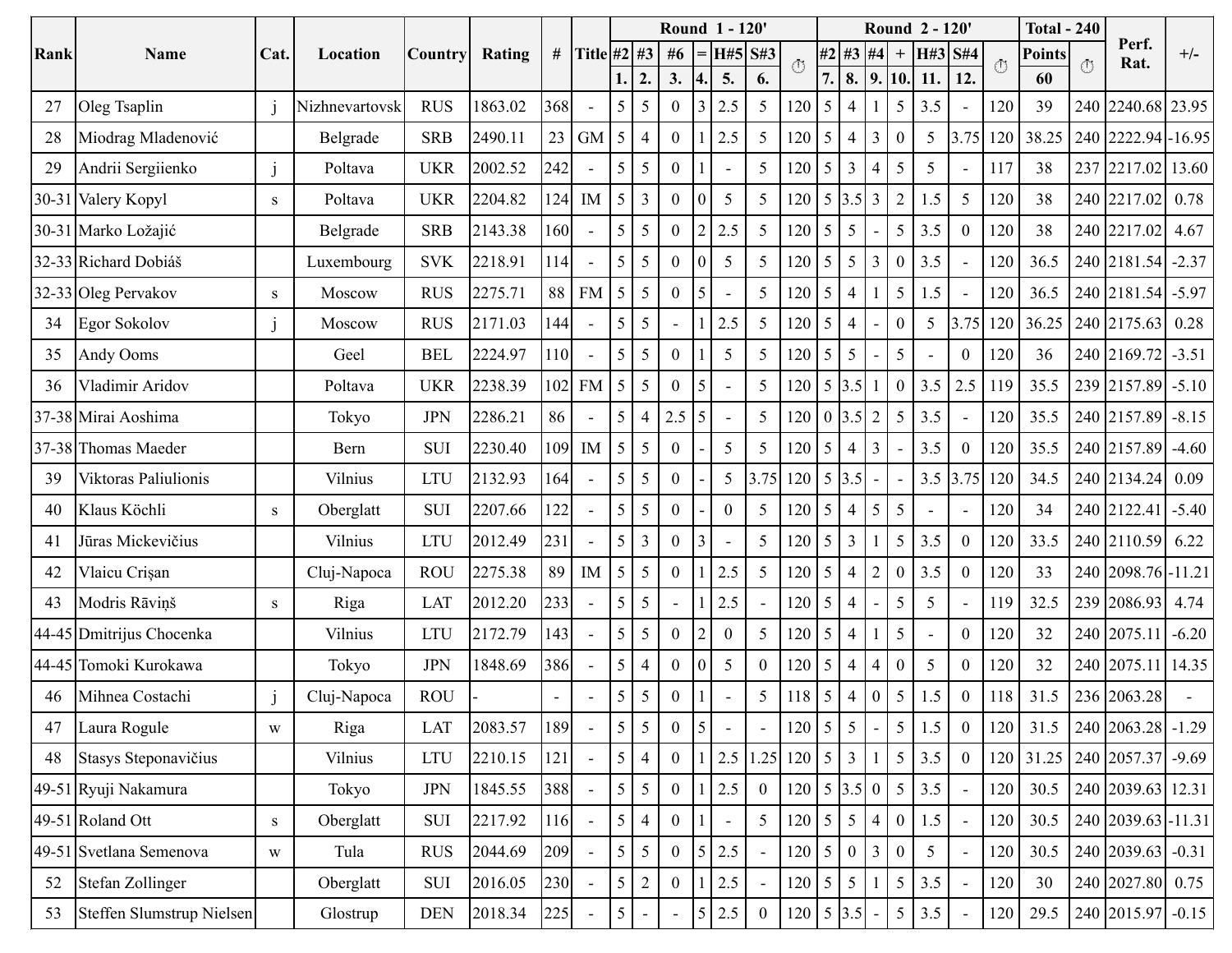|      |                           |                          | Location          | <b>Country</b> | <b>Rating</b> |                          |                          |                |                |                |                  | Round 1 - 120'           |                          |                                   |                 |                  |                              |                  | Round 2 - 120' |                          |         | <b>Total - 240</b> |     |                     |                |
|------|---------------------------|--------------------------|-------------------|----------------|---------------|--------------------------|--------------------------|----------------|----------------|----------------|------------------|--------------------------|--------------------------|-----------------------------------|-----------------|------------------|------------------------------|------------------|----------------|--------------------------|---------|--------------------|-----|---------------------|----------------|
| Rank | Name                      | Cat                      |                   |                |               | #                        | Title #2 #3              |                |                | #6             |                  | H#5                      | S#3                      | $\circlearrowleft$                |                 | #2 #3            | #4                           | $\boldsymbol{+}$ | H#3            | <b>S#4</b>               | $\circ$ | <b>Points</b>      | (1) | Perf.<br>Rat.       | $+/-$          |
|      |                           |                          |                   |                |               |                          |                          | 1.             | 2.             | 3.             | 4.               | 5.                       | 6.                       |                                   | 7.              | 8.               | 9.                           | 10.              | 11.            | 12.                      |         | 60                 |     |                     |                |
| 54   | Toshiki Kobayashi         | S                        | Tokyo             | <b>JPN</b>     | 1997.11       | 247                      | $\overline{\phantom{a}}$ | 5              | $\overline{4}$ | $\Omega$       |                  | 5                        | 5                        | 120                               | 5               | 3.5              |                              |                  | 1.5            | $\boldsymbol{0}$         | 120     | 29                 | 240 | 2004.15             | 0.45           |
| 55   | Ryo Shiomi                |                          | Tokyo             | <b>JPN</b>     | 1929.04       | 305                      | $\overline{\phantom{a}}$ | 5              | $\overline{0}$ | .25 2          |                  | 5                        | $\sim$                   | 120                               | 5               | 3.5              |                              | 5                | 1.5            | L.                       | 120     | 28.25              | 240 | 1986.41             | 3.65           |
| 56   | Slobodan Bojković         | ${\bf S}$                | Belgrade          | <b>SRB</b>     | 1824.82       | 403                      | $\overline{\phantom{a}}$ | 5              | 4              | $\Omega$       | $\overline{0}$   | $\sim$                   | 5                        | 120                               | 5               | 4                |                              | 5                |                | $\boldsymbol{0}$         | 120     | 28                 | 240 | 1980.49             | 9.87           |
|      | 57-58 Milan Svrček        |                          | <b>Bratislava</b> | <b>SVK</b>     | 2016.18       | 229                      | $\sim$                   | 5              | 5              | $\overline{0}$ |                  | 2.5                      | 5                        | 120                               | 5               | $\boldsymbol{0}$ | $\boldsymbol{0}$             | $\boldsymbol{0}$ | 5              | $\boldsymbol{0}$         | 120     | 27.5               | 240 | 1968.67             | $-3.02$        |
|      | 57-58 Branko Udovčić      |                          | Zagreb            | <b>CRO</b>     | 2059.52       | 203                      |                          | 5              | 5              |                |                  | $\blacksquare$           | 5                        | 120                               | $\overline{5}$  | 4                |                              | $\boldsymbol{0}$ | 3.5            |                          | 120     | 27.5               | 240 | 1968.67             | $-5.76$        |
| 59   | Branislav Đurašević       | S                        | Belgrade          | <b>SRB</b>     | 2164.58       | 149                      | <b>FM</b>                | 5              | 5              | $\Omega$       |                  | $\sim$                   | $\overline{\phantom{a}}$ | 120                               | 5               | 3.5              |                              | 5                | 1.5            | $\overline{\phantom{a}}$ | 120     | 27                 | 240 | 1956.84 - 13.17     |                |
| 60   | Zoran Sibinović           | S                        | Belgrade          | <b>SRB</b>     | 1936.00       | 294                      | $\overline{\phantom{a}}$ | 5              | $\overline{4}$ | 2.5 0          |                  |                          | 3.75                     | 120                               | 5               | 3                |                              | $\boldsymbol{0}$ | 3.5            | $\overline{a}$           | 120     | 26.75              | 240 | 1950.93             | 0.94           |
|      | 61-63 Evgeny Kopylov      |                          | Moscow            | <b>RUS</b>     | 1869.14       | 361                      | $\overline{\phantom{a}}$ | 5              | 5              | $\Omega$       |                  | $\sim$                   | 5                        | 20                                | $\theta$        | 3                |                              | 5                |                | 2.5                      | 120     | 26.5               | 240 | 1945.01             | 4.81           |
|      | 61-63 Tomohiko Matsuo     |                          | Tokyo             | <b>JPN</b>     | 1940.35       | 291                      |                          | 5              | 3              |                | 5                | $\overline{\phantom{a}}$ | $\overline{\phantom{a}}$ | 120                               | $5\overline{)}$ |                  |                              | 5                | 3.5            | $\blacksquare$           | 120     | 26.5               | 240 | 1945.01             | 0.30           |
|      | 61-63 Tomomichi Suzuki    |                          | Tokyo             | <b>JPN</b>     | 1919.91       | 312                      | $\overline{a}$           | 5              |                | $\overline{0}$ | $\theta$         | 5                        | $\mathbf{0}$             | 120                               | 5               | 4                |                              | 5                | 1.5            | $\overline{a}$           | 120     | 26.5               | 240 | 1945.01             | 1.59           |
| 64   | Razvan-Stefan Dicu        |                          | Cluj-Napoca       | <b>ROU</b>     | 1895.91 h     | $\blacksquare$           |                          | $\overline{5}$ | 5              | $\Omega$       |                  | $\sim$                   | 5                        | 120                               | 5               | $\overline{0}$   | $\mathbf{0}$                 | 5                |                | $\overline{0}$           | 115     | 26                 | 235 | 1933.19             |                |
| 65   | Hiroshi Manabe            |                          | Tokyo             | <b>JPN</b>     |               | $\blacksquare$           | $\overline{a}$           | 5              | 4              | 2.5            |                  | 2.5                      | $\overline{\phantom{a}}$ | 120                               | 5               | .5 <sub>1</sub>  |                              | $\boldsymbol{0}$ | 1.5            | $\overline{a}$           | 120     | 24                 | 240 | 1885.88             | $\overline{a}$ |
| 66   | Andreas Nievergelt        | S                        | Oberglatt         | <b>SUI</b>     | 1930.31       | 303                      | ÷,                       | 5              | 5              | $\overline{0}$ | 0                | 5                        | $\boldsymbol{0}$         | 120                               | 5               | $\boldsymbol{0}$ |                              | $\boldsymbol{0}$ | 3.5            | $\overline{a}$           | 120     | 23.5               | 240 | 1874.06             | $-3.57$        |
| 67   | Vilimantas Satkus         | S                        | Vilnius           | <b>LTU</b>     | 2005.05       | 236                      | $\overline{\phantom{a}}$ | 5              | 5              |                | $\overline{0}$   | 2.5                      | $\overline{0}$           | 120                               | 5               | 4                | $\boldsymbol{0}$             | $\boldsymbol{0}$ | 1.5            | $\theta$                 | 120     | 23                 | 240 | 1862.23             | $-9.06$        |
| 68   | Arvydas Mockus            |                          | Vilnius           | <b>LTU</b>     | 1867.91       | 362                      | ÷,                       | 5              | 4              |                |                  | 2.5                      | $\mathbf{0}$             | 120                               | 5               | 4                |                              |                  |                | $\blacksquare$           | 120     | 22.5               | 240 | 1850.40             | $-1.11$        |
| 69   | Mirko Miljanić            | S                        | Belgrade          | <b>SRB</b>     | 1870.31       | 359                      | $\overline{\phantom{a}}$ | 5              | 3              | $\overline{0}$ |                  |                          | $\overline{a}$           | 120                               | 5               | 3                |                              | $\overline{4}$   |                | $\overline{a}$           | 120     | 22                 | 240 | 1838.58             | $-2.01$        |
| 70   | Dimitris Skyrianoglou     |                          | Athens            | <b>GRE</b>     | 1858.81       | 371                      |                          | 5              | $\overline{4}$ |                |                  | $\overline{a}$           |                          | 120                               | 5               | 4                |                              |                  | 3.5            |                          | 120     | 21.5               | 240 | 1826.75             | $-2.04$        |
| 71   | Ante Leon Starčević       | $\mathbf{J}$             | Zagreb            | <b>CRO</b>     | 1679.41       | 550                      | ÷,                       | 5              | $\theta$       | $\Omega$       |                  | $\overline{\phantom{a}}$ | $\overline{\phantom{a}}$ | 120                               | $5\overline{)}$ | 2.5              | $\overline{2}$               | $\mathfrak s$    |                | $\overline{\phantom{a}}$ | 120     | 20.5               | 240 | 1803.10             | 7.84           |
|      | 72-74 Benjamin Defromont  | $\overline{1}$           | Survilliers       | <b>FRA</b>     | 1839.76 h     | $\overline{\phantom{a}}$ | $\overline{a}$           | 5              |                | $\Omega$       | 5                | $\overline{\phantom{a}}$ | $\boldsymbol{0}$         | 120                               | $5\overline{)}$ | 0                |                              | 5                | $\overline{0}$ | $\mathbf{0}$             | 120     | 20                 | 240 | 1791.27             |                |
|      | 72-74 Go Umayabara        |                          | Tokyo             | <b>JPN</b>     | 1882.99       | 352                      |                          | 5 <sup>5</sup> |                | 2.5            |                  | $\boldsymbol{0}$         |                          | 120                               | 5               | 0                | $\boldsymbol{0}$             | 5                | 1.5            |                          | 120     | 20                 |     | 240 1791.27         | $-5.82$        |
|      | 72-74 Mihajlo Vujasinović | ${\bf S}$                | Belgrade          | <b>SRB</b>     | 1793.07       | 435                      |                          | 5 <sup>1</sup> | 5              | $\theta$       | $\boldsymbol{0}$ | $\boldsymbol{0}$         | $\overline{a}$           | $120 \mid 5 \mid 3.5$             |                 |                  | $\qquad \qquad \blacksquare$ |                  | 1.5            |                          | 120     | 20                 |     | 240 1791.27         | $-0.12$        |
| 75   | Alexandru Mihalcescu      | $\overline{\phantom{a}}$ | Cluj-Napoca       | <b>ROU</b>     | 1628.93       | 614                      |                          | 5 <sup>1</sup> | $\overline{4}$ |                |                  | $\blacksquare$           | $\boldsymbol{0}$         | $120 \overline{\smash{\big)} }$ 5 |                 | $\mathfrak{Z}$   |                              | $\overline{0}$   | 1.5            | $\blacksquare$           | 120     | 19.5               |     | 240 1779.44         | 9.54           |
| 76   | Miķelis Emīls Miķelsons   |                          | Riga              | LAT            | 1869.91       | 360                      |                          | 5 <sup>1</sup> |                | $\overline{0}$ | $\vert$ 5        | 2.5                      |                          | $120 \mid 5$                      |                 |                  |                              |                  | 1.5            |                          | 120     | 19                 |     | 240 1767.62 -6.48   |                |
| 77   | Ivan Brjuchanov           | S                        | Poltava           | <b>UKR</b>     | 1874.12       | 355                      |                          | 5 <sup>1</sup> |                | $\overline{0}$ |                  | 2.5                      | 3.75                     | $116 \overline{\smash{\big)} }$ 5 |                 |                  |                              | $\boldsymbol{0}$ | 1.5            |                          | 115     | 18.75              |     | 231 1761.70 -7.12   |                |
|      | 78-79 Toshimasa Fujiwara  | $\mathbf{J}$             | Tokyo             | <b>JPN</b>     |               | $\blacksquare$           |                          | $\mathbf{0}$   | $\overline{4}$ | $\overline{0}$ |                  | $\blacksquare$           | $\mathbf{0}$             | $120 \mid 5 \mid 2.5 \mid 0$      |                 |                  |                              |                  | 5 <sup>5</sup> | $\blacksquare$           | 120     | 18.5               |     | 240 1755.79         | $\omega$       |
|      | 78-79 Martin Hoffmann     | S                        | Oberglatt         | SUI            | 2121.53       | 171                      |                          | 5 <sup>1</sup> | $\overline{3}$ | $\overline{0}$ |                  |                          | $\overline{0}$           | $120 \mid 5$                      |                 | $\overline{0}$   |                              | 0 <sup>1</sup>   | 3.5            | $\blacksquare$           | 120     | 18.5               |     | 240 1755.79 - 23.19 |                |
| 80   | Hiroaki Maeshima          |                          | Tokyo             | <b>JPN</b>     |               | $\overline{\phantom{a}}$ |                          | 5 <sup>1</sup> | $\overline{3}$ | $\overline{0}$ |                  |                          | $\boldsymbol{0}$         | 120 5                             |                 |                  |                              | $\overline{0}$   | 3.5            | $\overline{0}$           | 120     | 17.5               |     | 240 1732.14         |                |